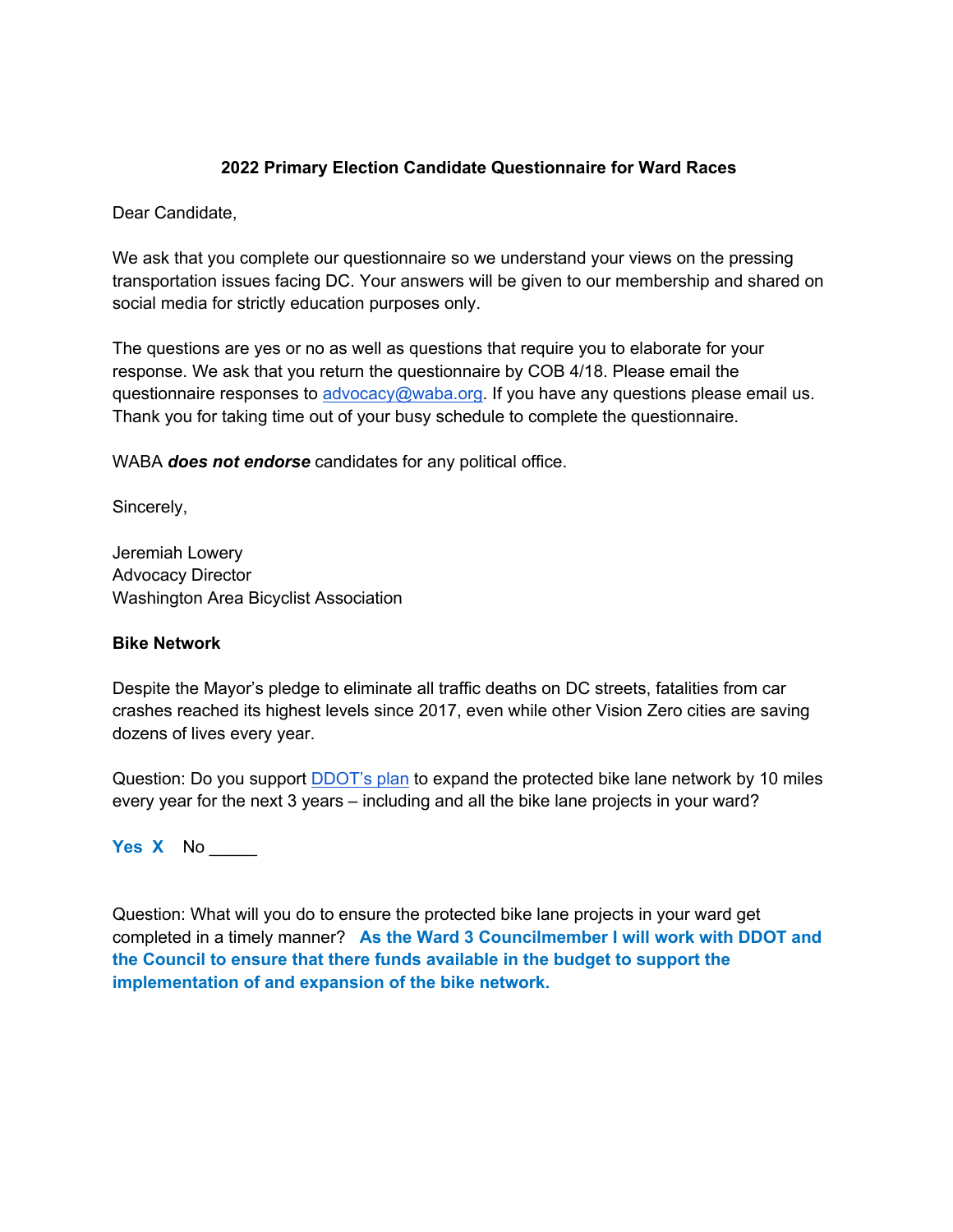## **Budget**

Bike lanes are an incentive for District residents who choose to travel in ways that conserve land, energy, and fuel and they also fight climate change. DDOT's long-range plan envisions miles of protected bicycle lanes – which makes bicycling safer, easier and more popular and also reduces fuel use.

Question: Will you press DDOT to accelerate plans for more protected bike lanes (which may repurpose driving lanes and street parking) and budget adequate money for DDOT to build these bike lanes? Including ensuring DDOT has the staff and resources in the budget to complete the projects at a rapid pace?

**Yes X** No

**Question: What other budgetary biking and transportation items will you fight for and prioritize? We need to implement protected bike lanes, but also make the sidewalks safe for pedestrian and implement either floating bus lanes or dedicated bus lanes so that people who can not cycle have transportation options.** 

### **Trails Network**

The Capital Trails Coalition seeks to create a world-class network of multi-use trails that are equitably distributed throughout the Washington DC region. The Coalition is in the process of finding funding to complete 800 miles of planned trails into pavement that people can walk and bike on. Trails are an economic boost for local economies and improve the health and well being of communities, would you support DC, alongside MD and VA, dedicating funding to complete our regional trail network?

**Yes X** No

Further explain how you would advocate for the completion of the DC's portion of the Trail Network? **First we need to start with education the community about this opportunity and get feedback and support from all stakeholders.**

#### **Vision Zero**

Do you support the recent bills before the Transportation Committee, that would ban right turn on reds and permit the so-called Idaho stop?

Yes **No X**